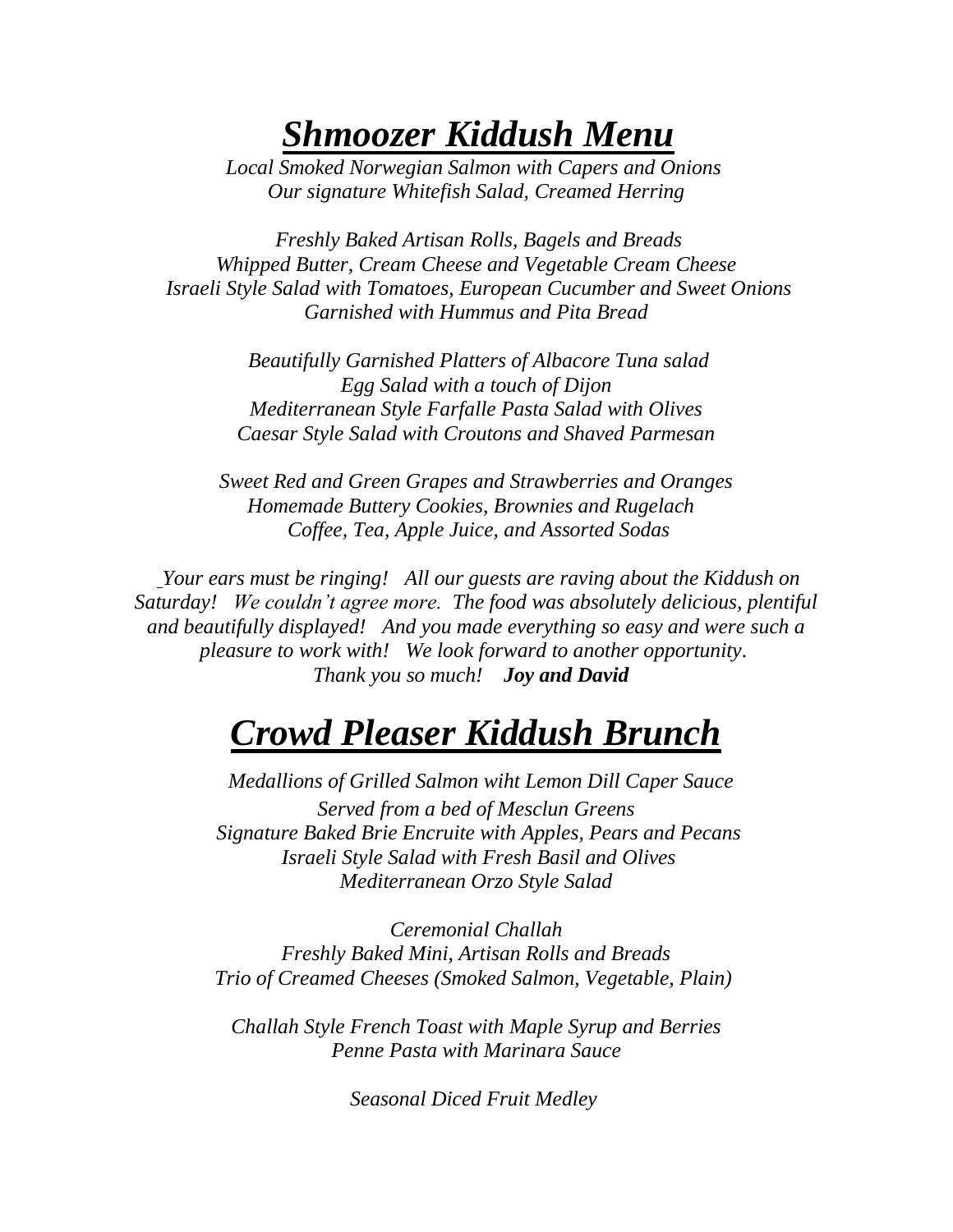*Chocolate Chip Cookies, Brownies, Laced Orange Cookies*

*French Roast with Regular and Decaffeinated Coffee, Herbal Tea, Apple Juice and Assorted Soda, Ices*

## *King David Menu*

*Traditional Canapé of Norwegian Smoked Salmon Cocktail Franks with Deli Style Mustard Roasted Vegetables with Delicate Phyllo Crust Chicken Sate with Peanut Dressing and Sesame Seeds Tuscan Stuffed Baby Portabella Mushrooms Shanghai Beef Skewers, Mandarin Hoisin Dressing*

#### *Beverage Bar*

*Cranberry, Orange, Pineapple Juices. Sodas, Sparkling Water, Bar fruit, Mocktail Bar Strawberry Daiquiris and Pena Colodas"*

## *First Course*

*Ceremonial Challah Baskets of Artisan Rolls, Ramekins of Infused Basil Oil Mesclun Salad Greens with Poached Bartlett Pears, Caramelized Pecans Fig-Balsamic Dressing*

### *Plated Entrée*

*Basil Marinated Medallions of Chicken Francaise with Roasted Artichokes and Olives and Sun dried Tomatoes Lyonnaise Potatoes and caramelized shallots) Mélange of Oven Roasted Seasonal Vegetables (Sugar Snap Peas, Baby Carrots, French Green Beans)*

### *Kids Menu*

*House Green Salad or Pasta Selections Crispy Chicken Spears, Crispy French Fries and Onion Rings Farfalle Pasta with Vodka Sauce, Garic Bread, Honey Glazed carrots*

#### *Dessert*

*Celebratory Cake Served from decorated plate with fresh fruit Coulis and Whipped Cream Seasonal Fruit Platters for each table Ice Cream Sundae Bar Sprinkles, Chocolate & Crushed Oreos, M&Ms, Cherries French Roast Regular and Decaffeinated Coffees, Herbal Teas*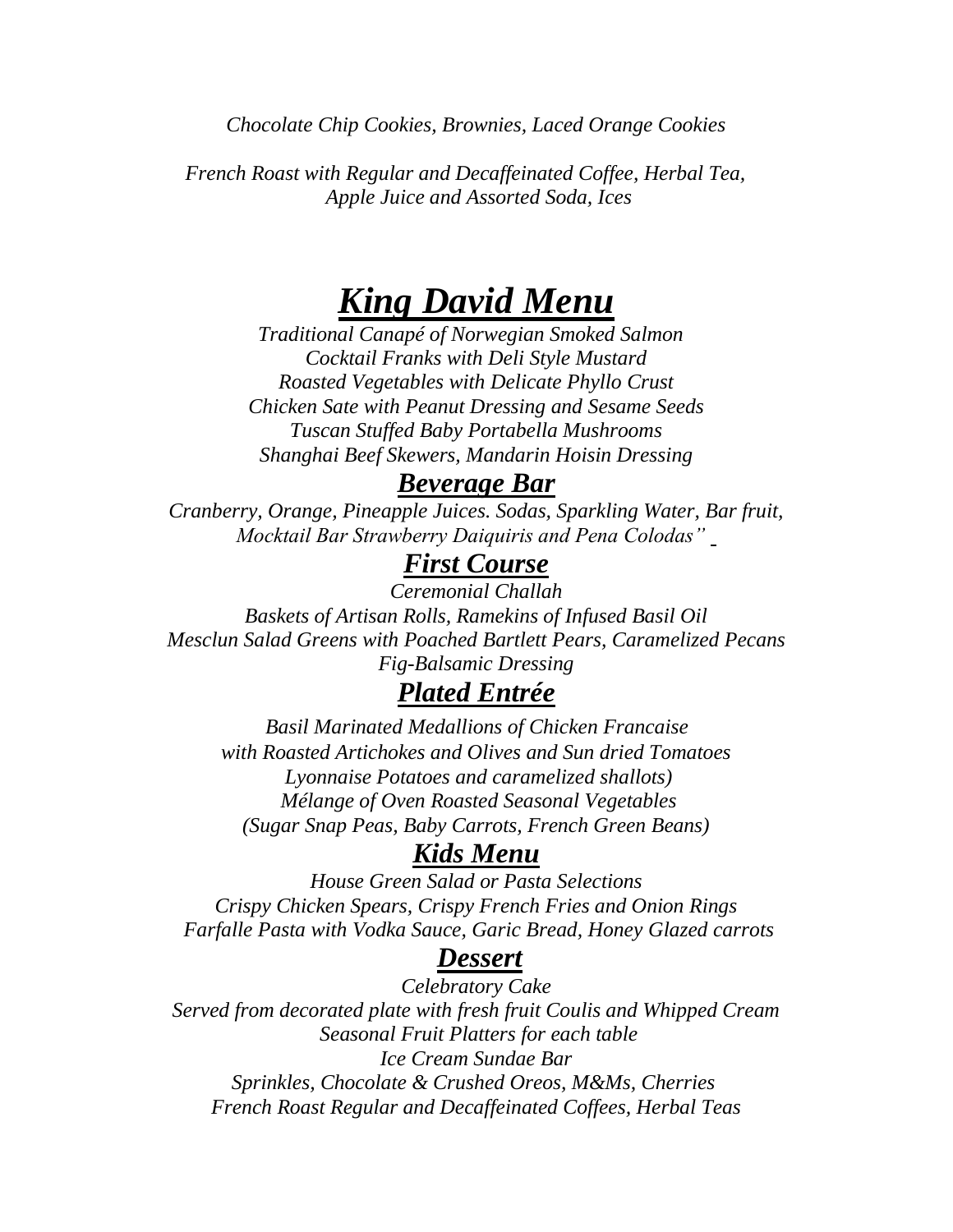## *Queen of Sheeba Menu Cocktails*

*Thai Chicken Sate with Peanut Dressing Duck Confit Potato Pancakes Crusted Tuna with Wasabi Mayonnaise Artichoke Mushroom Wontons Julienne Vegetables and Spinach in Phyllo Fillet Mignon on Crostini with Summer Peach Salsa*

#### *Beverage Bar*

*Cranberry, Orange, Pineapple & Tomato Juice, Sodas, Sparkling Water Sparkling Water, Ice and Cocktail Napkins Strawberry Daiquiris and Pena Colada*

#### *Reception*

*Ceremonial Challah Individual Challah Rolls with Butter Rosette*

*Mesclun Greens and Baby Herbs with Dried Sweet Cranberries, Caramelized Pecans and a Champagne Dressing Mixed Green Salad, Tomato, Cucumber, Croutons (kids)*

### *Buffet Stations*

*Lower East Side Carving Board Herb Crusted Prime Rib, Roasted Turkey Sweet Mustard Glazed Corn Beef , Cole Slaw, Potato Salad Italian Station Tri-Color Rotelle and Farfalle. Vodka, Alfredo, and Pesto Sauces, Capers, Spring Vegetables, Olives, Garlic and Artichokes Fish & Accompaniments Station Grilled Salmon marinated with Lemon Grass and Dill on mounds of Watercress Confetti of Colorful Vegetables with Dill Sauce Seasonal Grilled Vegetable Platter wiht Candied Garlic and Balsamic Glaze Wild and Basmati Rice Salad with Citrus Dressing Oven Roasted Potato Medley with a touch of Rosemary and Thyme Oriental Station Chicken & Vegetable Dim Sum served from Bamboo Steamers with Black Bean Fresh Raw Vegetables Fried in Oriental Tempura Batter with Dipping Sauces Sesame Noodles, Egg Rolls with display of Chopsticks and Fortune Cookies*